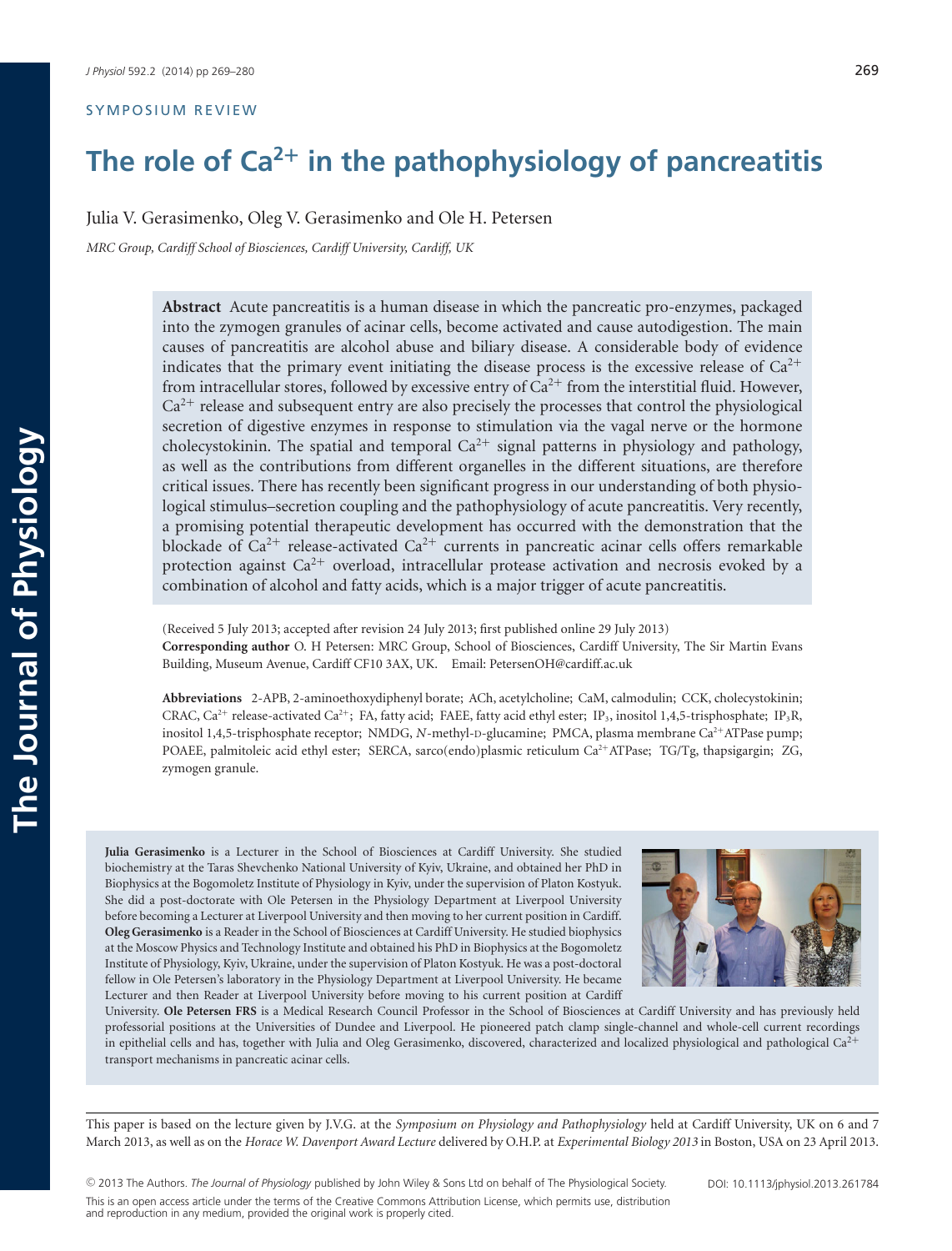#### **Introduction**

Acute pancreatitis is a human disease, with a significant mortality, in which the pancreas digests itself, causing necrosis and inflammation. Repeated attacks of acute pancreatitis can result in chronic pancreatitis, which increases the risk of developing pancreatic cancer very significantly (10- to 100-fold) (Petersen & Sutton, 2006; Criddle *et al.* 2007; Petersen *et al.* 2009, 2011). In 1995, we proposed the hypothesis that an excessive rise in the cytoplasmic  $Ca^{2+}$  concentration ( $[Ca^{2+}]_i$ ) of pancreatic acinar cells could be the trigger for the initiation of acute pancreatitis (Ward *et al.* 1995). Much evidence in favour of this hypothesis has since accumulated and major elements of the chain of events initiated by the two major causes of pancreatitis, namely excessive alcohol intake and biliary disease, have been discovered. In what follows, we describe and discuss these cellular and subcellular events. Intracellular  $Ca^{2+}$  is not only a key initiator of pancreatitis, but also a crucial regulator of normal pancreatic acinar cell secretion (Petersen & Tepikin, 2008). It is therefore necessary to consider normal pancreatic acinar  $Ca^{2+}$  homeostasis and the role of  $Ca^{2+}$  in physiological stimulus–secretion coupling in order to fully understand the pathophysiological role of intracellular  $Ca^{2+}$ .

## **Release of Ca<sup>2</sup><sup>+</sup> from the endoplasmic reticulum and from zymogen granules**

**Actions of physiological stimulants and their intracellular messengers.** Although this review article predominantly deals with pancreatic acinar cells, the earliest mechanistic work on the role of  $Ca^{2+}$  in controlling exocrine secretion was carried out on salivary glands. Douglas & Poisner (1963), in experiments on perfused cat submandibular (submaxillary) glands, discovered that the presence of external  $Ca^{2+}$  was required to sustain acetylcholine (ACh)-evoked salivary secretion, but they also noted that the requirement for external  $Ca^{2+}$  was not as acute as in the case of endocrine glands, such as the adrenal medulla and the neurohypophysis, where hormone secretion is totally and immediately dependent on the presence of  $Ca<sup>2+</sup>$  in the extracellular solution. Indeed, ACh continues to evoke salivary fluid secretion for quite some time after the removal of  $Ca^{2+}$  from the perfusion fluid. Douglas & Poisner (1963) understood that, 'Calcium has clearly some important role in the stimulant action of ACh on submaxillary salivary secretion. But so little is known of the action of ACh on secretory cells or of the details of the secretory process it initiates that we can only speculate on the nature of this role.'.

Selinger *et al.* (1970) were the first to demonstrate the existence of ATP-dependent  $Ca^{2+}$  uptake into a microsomal fraction from parotid and submaxillary glands. A few years later, we showed that ACh and adrenaline evoked a marked increase in the rate of release of  ${}^{45}Ca^{2+}$ from intracellular stores in preloaded perfused cat submandibular glands, and proposed – correctly as it turned out – that ACh (and adrenaline) acts by releasing  $Ca^{2+}$ from the endoplasmic reticulum (ER) (Nielsen & Petersen, 1972). Shortly thereafter, similar results were obtained in studies on superfused mouse and rat pancreatic fragments (Case & Clausen, 1973; Matthews *et al.* 1973). For many years thereafter, it was a major discussion point at all meetings in the field how interaction between a neurotransmitter and a hormone with a receptor site on the outside of the plasma membrane (Iwatsuki & Petersen, 1977; Philpott & Petersen, 1979) could evoke  $Ca^{2+}$  release from an intracellular source. This key question was finally answered by experiments on permeabilized pancreatic acinar cells and isolated microsomal vesicles, in which it was shown that inositol 1,4,5-trisphosphate  $(\text{IP}_3)$  released Ca<sup>2</sup><sup>+</sup> from the ER (Streb *et al.* 1983, 1984).

The key experimental evidence that led to the now well-known concept of hormone- or neurotransmitterevoked intracellular  $Ca^{2+}$  signalling by the release of  $Ca^{2+}$ from the ER came from experiments on exocrine gland cells, but there were also some important complicating issues that specifically arose from further work on these cells. In the earliest imaging studies, it was shown that the cytosolic  $Ca^{2+}$  signals evoked by ACh, in both pancreatic and lacrimal acinar cells, always started in the apical (granular) part of the cells (Kasai & Augustine, 1990; Toescu *et al.* 1992). More importantly, it then became clear that, during sustained stimulation with a low (and therefore most probably physiological) concentration of ACh, or intracellular perfusion with  $IP_3$ , the cytosolic  $Ca<sup>2+</sup>$  signals were confined to the apical granular area and did not spread out towards the base (Kasai *et al.* 1993; Thorn *et al.* 1993; Gerasimenko *et al.* 1996*b*). Moreover, application of ACh specifically at the base of the cell initiated a cytosolic  $Ca^{2+}$  signal at the opposite end of the cell, at the apical pole (Thorn *et al.* 1993; Ashby *et al.* 2003). A detailed study of the distribution of organelles in living pancreatic acinar cells, confirming the general notion from many electron microscopic studies (Bolender, 1974), showed that the bulk of the ER was localized in the basolateral area, whereas the apical part of the cells was dominated by the secretory (zymogen) granules (ZGs). Nevertheless, the apical granular-rich area contained thin elements of ER that penetrated all the way to the apical membrane (Gerasimenko *et al.* 2002). The conclusion from the early imaging studies (Kasai *et al.* 1993; Thorn *et al.* 1993), namely that the apical area of the acinar cells contained the highest concentration or the most sensitive IP3 receptors (IP3Rs), was confirmed by Nathanson *et al.* (1994) and Lee *et al.* (1997), who showed by immunochemistry that the  $IP_3Rs$  were indeed concentrated in the apical region. The apical  $Ca^{2+}$  signals are physiologically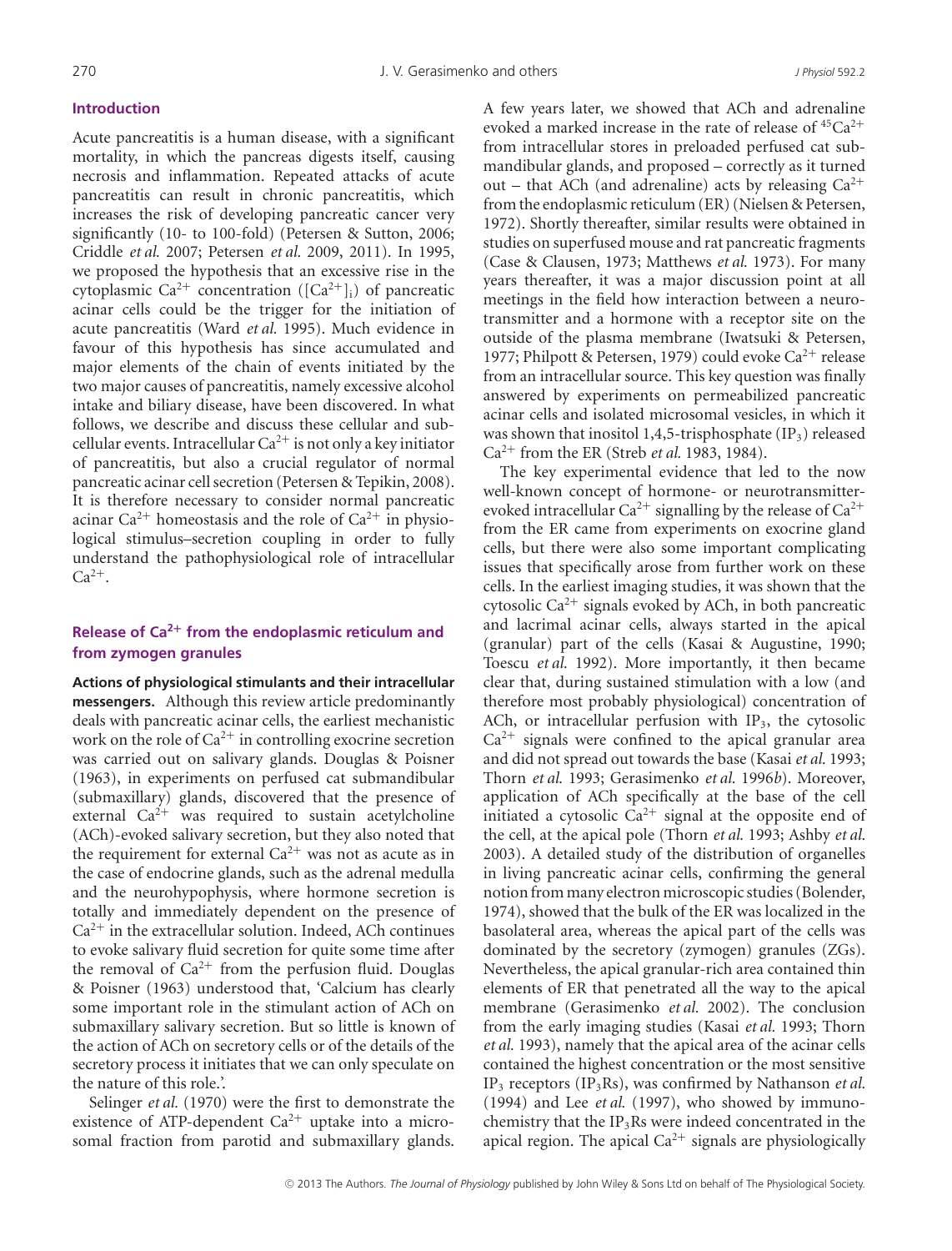important as they activate  $Ca^{2+}$ -sensitive Cl<sup>−</sup> channels, which are exclusively present in the apical membrane and are crucial for acinar fluid secretion (Park *et al.* 2001), as well as the exocytotic enzyme secretion, which can be monitored by capacitance measurements (Maruyama et al. 1993; Maruyama & Petersen, 1994).

Given that it was well established that IP<sub>3</sub> elicits  $Ca^{2+}$ release from the ER (Berridge, 1993), it might be regarded as surprising that the physiological cytosolic  $Ca^{2+}$  signals should occur in an area of the acinar cells that contains relatively little ER. With the discovery that  $IP_3$  could release Ca<sup>2</sup><sup>+</sup> from single isolated ZGs (Gerasimenko *et al.* 1996*a*), it became necessary to consider the possibility that the physiological apical  $Ca^{2+}$  signals could have arisen from release from ZGs rather than from the ER. Although the finding that IP<sub>3</sub> could release  $Ca^{2+}$  from ZGs was regarded initially with great suspicion, similar results were obtained from studies of isolated secretory granules from tracheal goblet cells (Nguyen *et al.* 1998) and mast cells (Queseda *et al.* 2003). There is now no longer any doubt that  $Ca^{2+}$ can be released via  $IP_3Rs$  from an acid non-ER store, dominated by ZGs, as this has been documented in great detail (Gerasimenko *et al.* 2006*a*, 2009), but this does not necessarily mean that  $Ca^{2+}$  release from such stores plays an important role in normal stimulus–secretion coupling.

The so-called  $Ca^{2+}$  tunnel experiments (Mogami *et al.*) 1997) showed that the ER could be refilled, after ACh-elicited emptying, from a point source at the base of an isolated acinar cell by a thapsigargin-sensitive process, and that re-stimulation with ACh would again cause a primary  $\lceil Ca^{2+} \rceil$  rise in the apical pole, more than 10  $\mu$ m away from the  $Ca^{2+}$  entry point at the base, and without any discernible rise in  $[Ca^{2+}]$ <sub>i</sub> during the refilling period. A few years later, we were able to demonstrate directly that a high ACh concentration caused a major reduction in  $[Ca^{2+}]$  in the intracellular stores in the basal part of the cells (dominated by ER), but not in the apical part (dominated by ZGs), in spite of the fact that  $[Ca^{2+}]$ <sub>i</sub> rose primarily in the apical pole (Park *et al.* 2000; Petersen *et al.* 2001). Itwas also shown that thewhole of the ER, including the fine extensions and terminals in the apical pole, is functionally connected, and that  $Ca^{2+}$  diffuses easily inside the lumen of the ER (Park *et al.* 2000; Petersen *et al.* 2001). These studies indicated that physiological stimuli, such as ACh, primarily release  $Ca^{2+}$  from the ER, and that the bulk of the  $Ca^{2+}$  comes from basal stores. However, the primary  $Ca^{2+}$  release into the cytosol occurs in the apical area because this is where the  $IP_3Rs$  are concentrated.  $Ca<sup>2+</sup>$  tunnelling through the ER works because, in the pancreatic acinar cells, the  $Ca^{2+}$  binding capacity of the cytosol ( $\sim$ 3000) is much higher than that of the ER ( $\sim$ 20) (Mogami *et al.* 1999).

The principal physiological stimulants of pancreatic acinar secretion are ACh, released from parasympathetic nerve endings in the pancreatic tissue, acting predominantly on muscarinic M3 receptors (Nakamura *et al.* 2013), and the circulating hormone cholecystokinin (CCK), acting on CCK1 receptors. There is no doubt that the primary intracellular mediator of the action of ACh is  $IP_3$ . Intracellular infusion of  $IP_3$ , like ACh, evokes repetitive local cytosolic  $Ca^{2+}$  spikes in the apical region, and the ACh-evoked spikes are blocked by the intracellular infusion of the  $IP_3R$  antagonists heparin and caffeine (Wakui *et al.* 1989, 1990). Furthermore, deletion of type 2 and 3 IP<sub>3</sub>Rs abolished ACh-evoked Ca<sup>2+</sup> signal generation (Futatsugi *et al.* 2005). CCK also evokes  $Ca^{2+}$  spiking, but with a somewhat different pattern from that generated by ACh (Petersen *et al.* 1991). The CCK action is also inhibited by the IP<sub>3</sub>R blocker caffeine but, unlike the action of ACh, that of CCK can be inhibited by intracellular infusion of a solution with a very high concentration of NAADP, known to inactivate NAADP receptors (Cancela *et al.* 2000). Although all  $Ca^{2+}$  spiking, irrespective of whether it is evoked by ACh or CCK, can be blocked by  $IP_3R$  antagonists or ryanodine receptor antagonists, it would appear that the action of ACh is initiated by phospholipase C activation via  $IP_3$  generation, whereas the action of CCK is initiated by a rise in the intracellular NAADP concentration. In both cases, the  $Ca^{2+}$  spiking is caused by concerted interactions of  $IP_3Rs$  and ryanodine receptors via Ca<sup>2</sup>+-induced Ca2<sup>+</sup> release (Cancela *et al.* 2002; Gerasimenko *et al.* 2003).

**Physiology and pharmacology.** Following the discovery of local and global cytosolic  $Ca^{2+}$  oscillations in pancreatic acinar cells (Kasai *et al.* 1993; Thorn *et al.* 1993), it is now generally recognized that physiological  $Ca^{2+}$  signals are not only oscillating (Berridge, 1993), but that the spatial extent of the signal is of great functional importance (Kasai & Petersen, 1994; Petersen*et al.* 1994; Parekh, 2011). Although the physiological stimulants, ACh and CCK, can liberate most of the  $Ca^{2+}$  stored in the ER in pancreatic acinar cells, they only do so at high concentrations that are unlikely to occur under physiological conditions. At low (physiological) concentrations, the cytosolic  $Ca^{2+}$  signals consist mostly of local apical spikes that are caused by the release of only very small quantities of  $Ca^{2+}$  that do not result in a large reduction in the  $[Ca^{2+}]$  in the ER  $([Ca<sup>2+</sup>]_{ER})$  (Petersen & Tepikin, 2008). The smallest and shortest cytosolic  $Ca^{2+}$  spikes, evoked by what are likely to be the most physiological levels of neurotransmitter or hormone, are caused by such small amounts of  $Ca^{2+}$ release that it has proven to be impossible to resolve the reduction in  $[Ca^{2+}]_{ER}$  during each spike (Park *et al.* 2000). At a slightly higher level of stimulation, it is possible to see small dips in  $[Ca^{2+}]_{ER}$  during each spike and also to see that, following the reduction, there is a slightly longer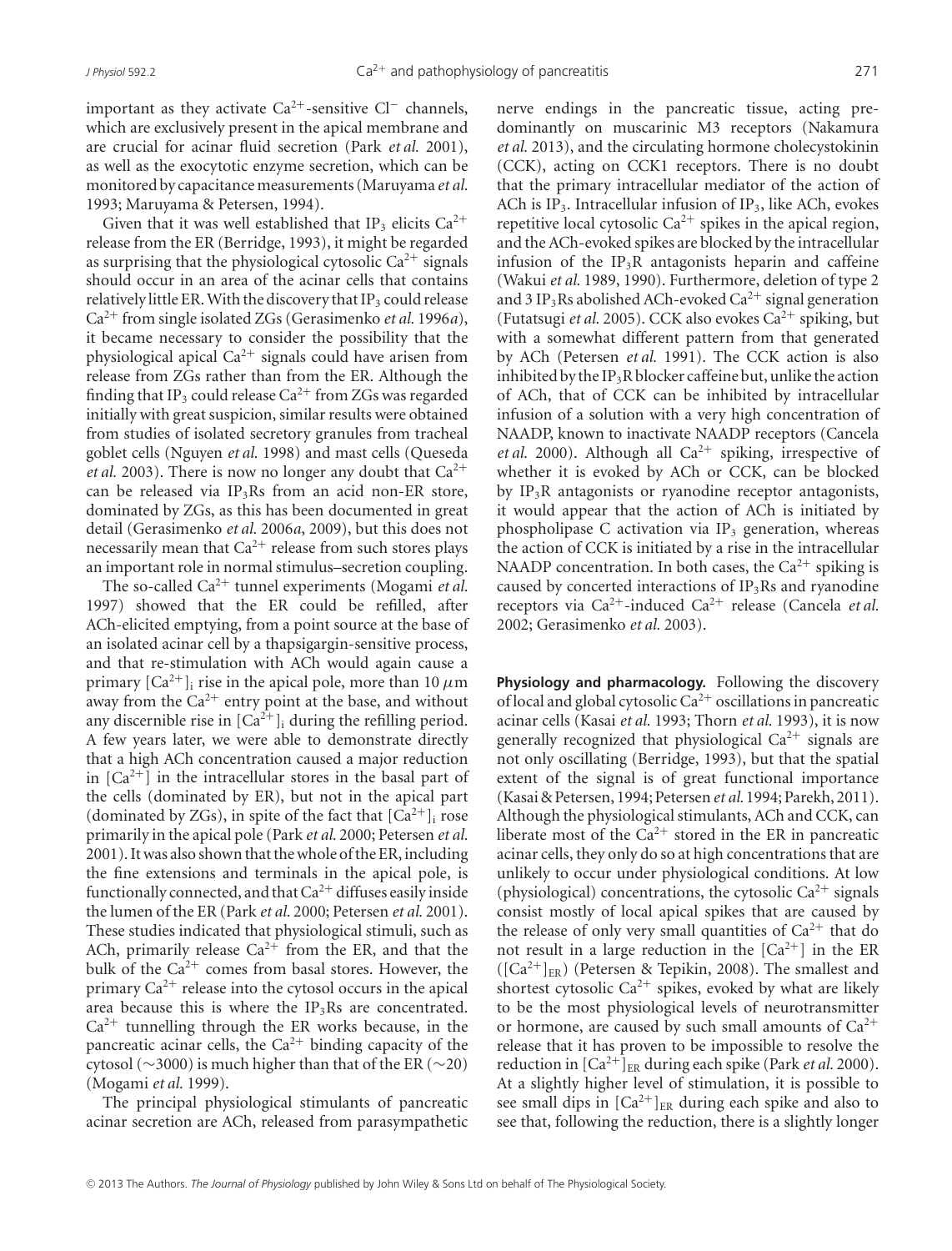lasting recharging of the ER before the next spike occurs. The important point is that physiological  $Ca^{2+}$  spiking occurs from the resting baseline and that therefore, under physiological conditions, there is no sustained elevation of  $[Ca^{2+}]$ <sub>i</sub> and, perhaps most importantly,  $[Ca^{2+}]_{ER}$  remains at all times very close to its resting level.

**The actions of pathological stimulants and their mediators.** Acute pancreatitis is mainly caused by alcohol abuse or biliary disease, and the principal mediators of the toxic effect on acinar cells are non-oxidative products of alcohol and long-chain fatty acids (fatty acid ethyl esters – FAEEs) and bile acids, respectively. These agents, in concentrations that are pathophysiologically relevant, evoke massive  $Ca^{2+}$  release from both the ER and acid stores, principally activating  $IP_3Rs$ , but also ryanodine receptors (Criddle *et al.* 2006; Gerasimenko *et al.* 2006*a*, 2009; Petersen *et al.* 2009, 2011). It is the release of  $Ca^{2+}$ from the acid stores, via operational  $IP_3Rs$ , that is most closely associated with the trypsinogen activation that causes autodigestion of the pancreas and leads to necrosis. Knock-out of  $IP<sub>3</sub>Rs$  of types 2 and 3 dramatically reduces both the intracellular  $Ca^{2+}$  release and the intracellular trypsinogen activation evoked by FAEEs (Gerasimenko *et al.* 2009; Petersen *et al.* 2009, 2011). The combination of ethanol and fatty acids (FAs) is particularly lethal, as FAs markedly reduce mitochondrial ATP production. Therefore, the massive  $Ca^{2+}$  release induced by FAEEs cannot be disposed of by the  $Ca^{2+}$  ATPase pumps in the ER and the plasma membrane (Criddle *et al.* 2006; Voronina *et al.* 2010).

It is very important to realize that the most widely used pancreatitis model, based on the hyperstimulation of the CCK receptors (which does not mimic the actual human disease process), is not a good model from the point of view of understanding severe pancreatitis. The main reason is that CCK (or caerulein) hyperstimulation does not lead to a reduction in mitochondrial ATP production, whereas this is the case for the pathophysiologically much more relevant stimulation with products of FAs and ethanol (Voronina *et al.* 2010).

It is both interesting and important that the pancreatic acinar cells possess an intrinsic protective mechanism against excessive intracellular  $Ca^{2+}$  release, in the form of calmodulin (CaM). Whereas, for example, ethanol alone only has a very modest effect on intracellular  $Ca^{2+}$  release in intact acinar cells, it has a very much stronger effect in permeabilized cells, where CaM would have been washed out of the cytosol. When CaM is added to the solution surrounding permeabilized acinar cells, in a concentration corresponding to that found in intact cells, the effect of ethanol is reduced to that seen in intact cells (Gerasimenko *et al.* 2011). Given the crucial importance of functional IP<sub>3</sub>Rs for ethanol- and FAEE-induced  $Ca^{2+}$  release, the simplest hypothesis for the mechanisms of action of CaM would be the inhibition of the opening of  $IP_3Rs$ , but this has not yet been proven (Gerasimenko *et al.* 2011).

## **Overall Ca2<sup>+</sup> homeostasis: transport events at the plasma membrane**

**Ca<sup>2+</sup> extrusion.** The steady state  $[Ca^{2+}]$ <sub>i</sub> is determined by  $Ca^{2+}$  transport processes across the plasma membrane. Like all other cell types (Brini & Carafoli, 2009), pancreatic acinar cells possess plasma membrane  $Ca^{2+}$ ATPase pumps (PMCAs) and these transporters are responsible for maintaining a low  $[Ca^{2+}]_i$ . The first measurements of  $[Ca<sup>2+</sup>]$ <sub>i</sub> in exocrine gland cells were made in insect salivary gland cells, using  $Ca^{2+}$ -selective microelectrodes, and gave values of 100–300 nM (Berridge, 1980; O'Doherty *et al.* 1980). A few years later, we used a different approach by employing  $Ca^{2+}$ -activated K<sup>+</sup> channels in pig pancreatic acinar cells as endogenous  $Ca^{2+}$  sensors. By comparing the voltage–activation curves for these channels in excised inside-out membrane patches, at different  $[Ca^{2+}]$  in the solution in contact with the inside of the membrane, with the voltage–activation curve in the intact acinar cell, we came to the conclusion that  $[Ca^{2+}]$ <sub>i</sub> was between 10 and 100 nM (Maruyama *et al.* 1983), in good agreement with many measurements made later using fluorescent Ca<sup>2+</sup>-sensitive probes (Petersen, 1992).

The importance of the PMCA in maintaining a low  $[Ca^{2+}]$ <sub>i</sub>, and in restoring the low  $[Ca^{2+}]$ <sub>i</sub> after a challenge which increases  $[Ca^{2+}]_i$ , is illustrated by the experimental result shown in Fig. 1. A modest inhibition of the PMCA results in an increase in  $[Ca^{2+}]_i$  and, after a major challenge by a supramaximal ACh concentration in the presence of a thapsigargin concentration that abolishes  $Ca^{2+}$  pump function in the ER, the restoration of the prestimulation  $[Ca<sup>2+</sup>]$ <sub>i</sub> is markedly slower than under control conditions (Fig. 1). The slightly elevated  $[Ca^{2+}]_i$  seen when the PMCA is partially inhibited has relatively little consequence in itself but, if the cells are challenged with, for example, an oxidant such as menadione, the level of necrosis is markedly enhanced when compared with the control situation without PMCA inhibition (Fig. 1). This shows that even a slightly elevated  $[Ca^{2+}]$ ; carries a significant risk for the cell (Ferdek *et al.* 2012).

In many cell types,  $Na^+/Ca^{2+}$  exchange plays an important role in restoring a low  $[Ca^{2+}]$ <sub>i</sub> after a rise. In cardiac cells, for example,  $Na^{+}/Ca^{2+}$  exchange is the main process extruding  $Ca^{2+}$  from the cytosol to the extracellular environment following an action potential (Berberian *et al.* 2012). However, in pancreatic acinar cells, the rate of  $Ca^{2+}$  extrusion following a major rise in  $[Ca^{2+}]$ <sub>i</sub> is completely unaffected by the removal of extracellular  $Na^+$  (Fig. 2), indicating that the only process responsible for maintaining a low  $[Ca^{2+}]_i$  and restoring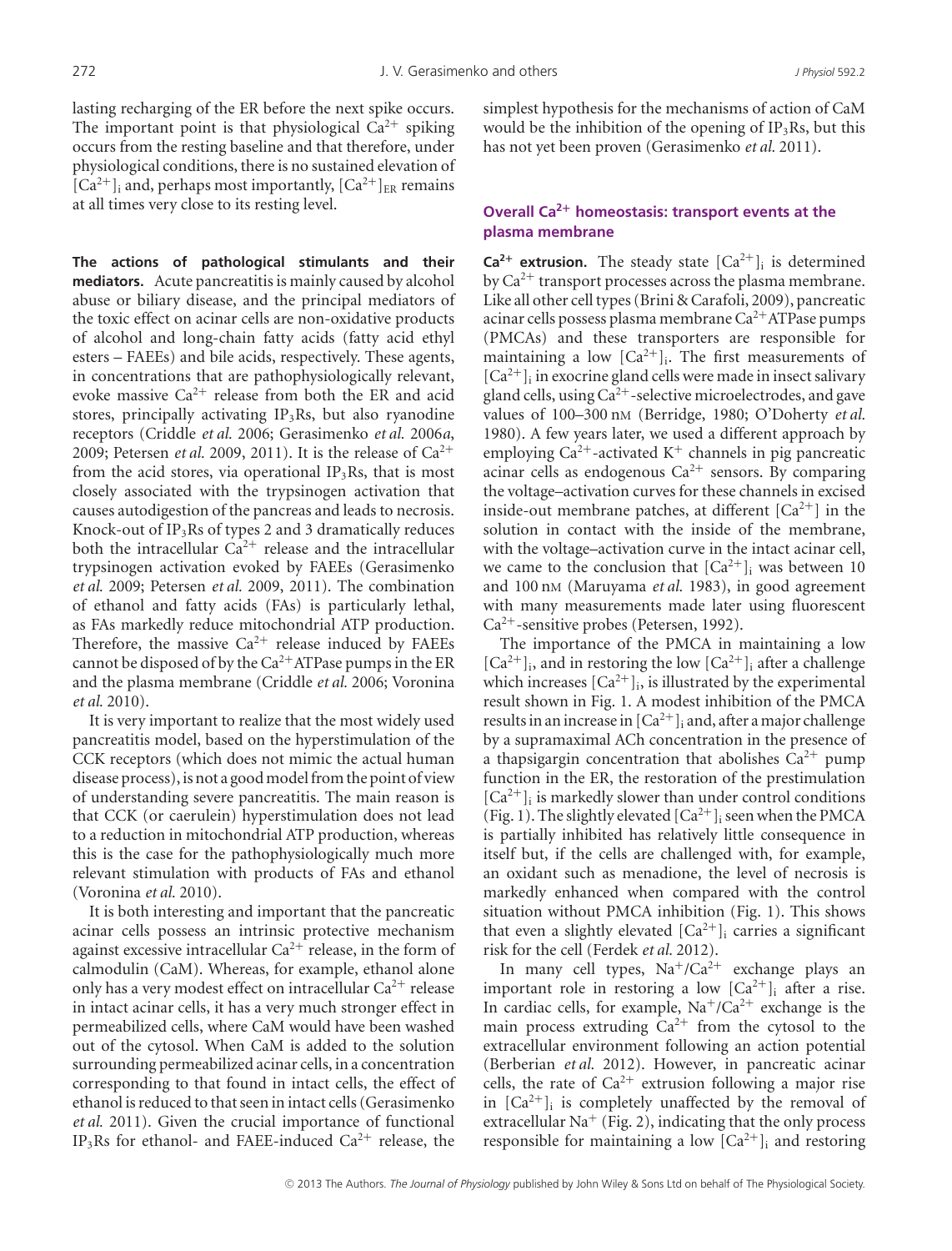a low  $[Ca^{2+}]$ ; after a challenge is the PMCA. As the  $Na^{+}/Ca^{2+}$  exchange system generally has a much larger capacity than the PMCA system for moving  $Ca^{2+}$  out of cells, this has consequences for pathological situations in which pancreatic acinar cells have become overloaded with  $Ca^{2+}$ , and have to rely solely on the PMCA to extrude the excess Ca<sup>2+</sup>.

 $Ca<sup>2+</sup>$  extrusion has been studied directly by measuring the ACh-evoked increase in extracellular  $[Ca^{2+}]$  in a small saline droplet in which an isolated acinar cell is immersed (Tepikin *et al.* 1992*a*,*b*). The rate of  $Ca^{2+}$ extrusion depends on  $[Ca^{2+}]_i$  in the range 70–400 nm, but is flat above 500 nM (Camello *et al.* 1996). This means that any increase in  $[Ca^{2+}]_i$  from the physiological resting level will result in activation of the PMCA, but that increases in  $[Ca^{2+}]$ ; from an already elevated level will fail to trigger any further  $Ca^{2+}$  extrusion. In other words, pancreatic acinar cells have a well-functioning mechanism for maintaining and restoring  $[Ca^{2+}]$ ; in the physiological range, but are ill equipped to deal with substantial  $Ca^{2+}$  overloading.

**Ca<sup>2+</sup> entry** Given that there is a constant low level of  $Ca^{2+}$ extrusion in the absence of any stimulation (Tepikin *et al.* 1992*a*), it is clear that, even in the resting unstimulated situation, there must be a constant leak of  $Ca^{2+}$  into the cytosol through the plasma membrane. However, the nature of that leak is unknown.  $Ca^{2+}$  influx is markedly increased after various kinds of stimulation, occurring – for example – during sustained stimulation of the acinar cells with ACh or CCK. Although the initial phase of stimulant-evoked pancreatic enzyme secretion is completely independent of the presence of  $Ca^{2+}$  in the external solution, secretion will stop after several minutes unless  $Ca^{2+}$  is readmitted to the perfusion solution (Petersen & Ueda, 1976).

It is instructive to compare the control of  $Ca^{2+}$ entry into pancreatic acinar cells and the neighbouring insulin-secreting  $\beta$ -cells. In nerve and endocrine cells, the principal  $Ca^{2+}$  entry pathway is provided by voltage-gated  $Ca^{2+}$  channels. The initiating event is membrane depolarization, opening up these channels.



The two traces represent typical  $[Ca^{2+}]_i$  changes in response to 10  $\mu$ M thapsigargin (Tg) and 10  $\mu$ M acetylcholine (Ach) in a control cell (blue trace) and a cell treated with 1 mm caloxin 3A1 (red trace; arrow indicates time point of caloxin 3A1 addition). Inset: comparison of necrosis levels in control pancreatic acinar cells and cells treated with 1 mm caloxin 3A1, 30  $\mu$ M menadione or both 1 mm caloxin 3A1 and 30  $\mu$ M menadione. Modified from Ferdek *et al*. (2012).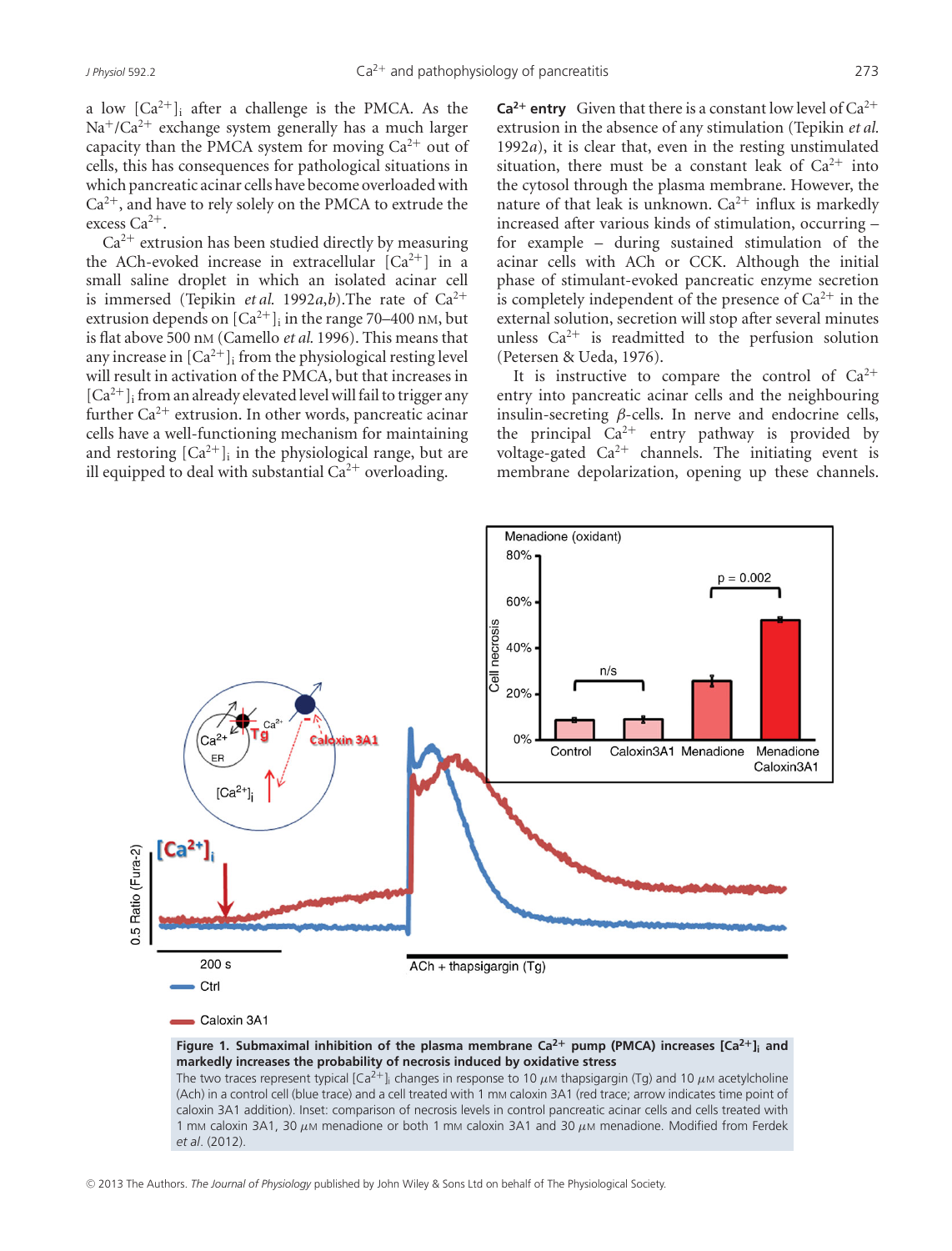$Ca^{2+}$  enters and the secretory (exocytotic) sites are very close to the  $Ca^{2+}$  entry points, so that high local cytosolic  $Ca^{2+}$  concentrations can be attained by activating the exocytotic machinery (Boquist *et al.* 1995). The principal stimulus for insulin secretion is an increase in the plasma glucose level following a meal, which evokes membrane depolarization, causing firing of action potentials (Dean & Matthews, 1968, 1970). In the insulin-secreting cells, the resting potential is largely a result of ATP/ADP-sensitive  $K^+$  channels, and the depolarization evoked by glucose uptake into the cells is principally caused by  $K^+$  channel closure evoked by the increase in the cytosolic ATP/ADP ratio, which is a consequence of the mitochondrial processes occurring during sugar metabolism (Petersen & Findlay, 1987). The  $Ca^{2+}$  entry, principally through L-type  $Ca<sup>2+</sup>$  channels, is totally controlled by the membrane potential, and both action potentials and cytosolic  $Ca^{2+}$ 



**Figure 2. Plasma membrane Ca2+ATPase pump (PMCA) is the main mechanism of Ca2<sup>+</sup> extrusion in pancreatic acinar cells** *A* and *B*, average traces showing changes in  $[Ca^{2+}]$  elicited by the application of thapsigargin (Tg) in the absence of external  $Ca^{2+}$ followed by a period of exposure to 5 mm  $Ca^{2+}$  in the presence of Na<sup>+</sup> (A) or in the absence of Na<sup>+</sup> [substituted by

*N*-methyl-D-glucamine<sup>+</sup> (NMDG<sup>+</sup>) 200 s before exposure to 5 mм  $Ca^{2+}$ ] (*B*). Replacing Na<sup>+</sup> with NMDG<sup>+</sup> does not affect the rate of Ca2<sup>+</sup> extrusion. From Ferdek *et al*. (2012).

signals are quickly abolished when the ATP/ADP-sensitive  $K^+$  channels are activated pharmacologically (for example by diazoxide), causing hyperpolarization. Glucose-evoked insulin secretion, as a consequence of this arrangement, is totally and acutely dependent on the presence of  $Ca^{2+}$  in the extracellular solution (Wollheim & Sharp, 1981). In sharp contrast, the pancreatic acinar cells work in a completely different manner. These cells do not possess voltage-gated  $Ca^{2+}$  channels, and the cytosolic  $Ca<sup>2+</sup>$  signals that activate exocytotic enzyme secretion are primarily caused by release from intracellular stores, as already described. If all the  $Ca^{2+}$  that was released from the ER in response to stimulation were taken up again into the ER, there would be no need for  $Ca^{2+}$  entry, but the plasma membrane  $Ca^{2+}$  pumps, as already mentioned, will be stimulated to extrude more  $Ca^{2+}$  whenever  $[Ca^{2+}]_i$ rises. All cytosolic  $Ca^{2+}$  signals are therefore inevitably associated with a loss of  $Ca^{2+}$  from the cells. In order for the cell not to run out of  $Ca^{2+}$  within the stores, there is a need for compensatory  $Ca^{2+}$  entry from the extracellular solution. The main purpose of controlled  $Ca<sup>2+</sup>$  entry in the pancreatic acinar cells is therefore not acute regulation of exocytotic enzyme or fluid secretion, but rather refilling of the intracellular  $Ca^{2+}$  stores after release. Under physiological conditions, when low levels of ACh or CCK evoke repetitive short-lasting  $Ca^{2+}$  spikes largely confined to the apical granular area,  $Ca^{2+}$  entry would appear not to make any direct contribution to the acute control of secretion, as it has no effect on  $[Ca^{2+}]$ <sub>i</sub> in the apical pole, but simply feeds the ER with  $Ca^{2+}$ from the basal side, via sarco(endo)plasmic reticulum  $Ca^{2+}$ ATPase (SERCA)-mediated  $Ca^{2+}$  pumping. This  $Ca<sup>2+</sup>$  entry occurs without any measurable increase in [Ca<sup>2</sup>+]i (Mogami *et al.* 1997, 1998; Park *et al.* 2000).

There has been a great deal of confusion about the nature, control and even the precise role of  $Ca^{2+}$  entry in pancreatic acinar cells. From the earliest days of investigating exocrine gland  $Ca^{2+}$  transport, it was clear that physiological stimulants, such as ACh, did not primarily evoke  $Ca^{2+}$  entry into the acinar cells, but rather a delayed opening of  $Ca^{2+}$  entry pathways following the primary release of  $Ca^{2+}$  from internal stores (Nielsen & Petersen, 1972; Muallem & Verkhratsky, 2013). Following the concept of store-operated  $Ca^{2+}$  entry (Putney, 1986; Parekh & Putney, 2005), the focus – in the case of epithelial cells and, in particular, all the exocrine glands – has therefore rightly been on this type of  $Ca^{2+}$  entry. Two aspects have been of major interest: the mechanism by which store depletion causes opening of  $Ca^{2+}$  channels in the plasma membrane and the biophysical nature of the  $Ca^{2+}$  entry pathways.

With regard to the coupling of  $Ca^{2+}$  store depletion to  $Ca<sup>2+</sup>$  entry, it would appear that the pancreatic acinar cells conform to the now generally accepted model in which ER  $Ca^{2+}$  store depletion causes the ER  $Ca^{2+}$  sensor STIM1 to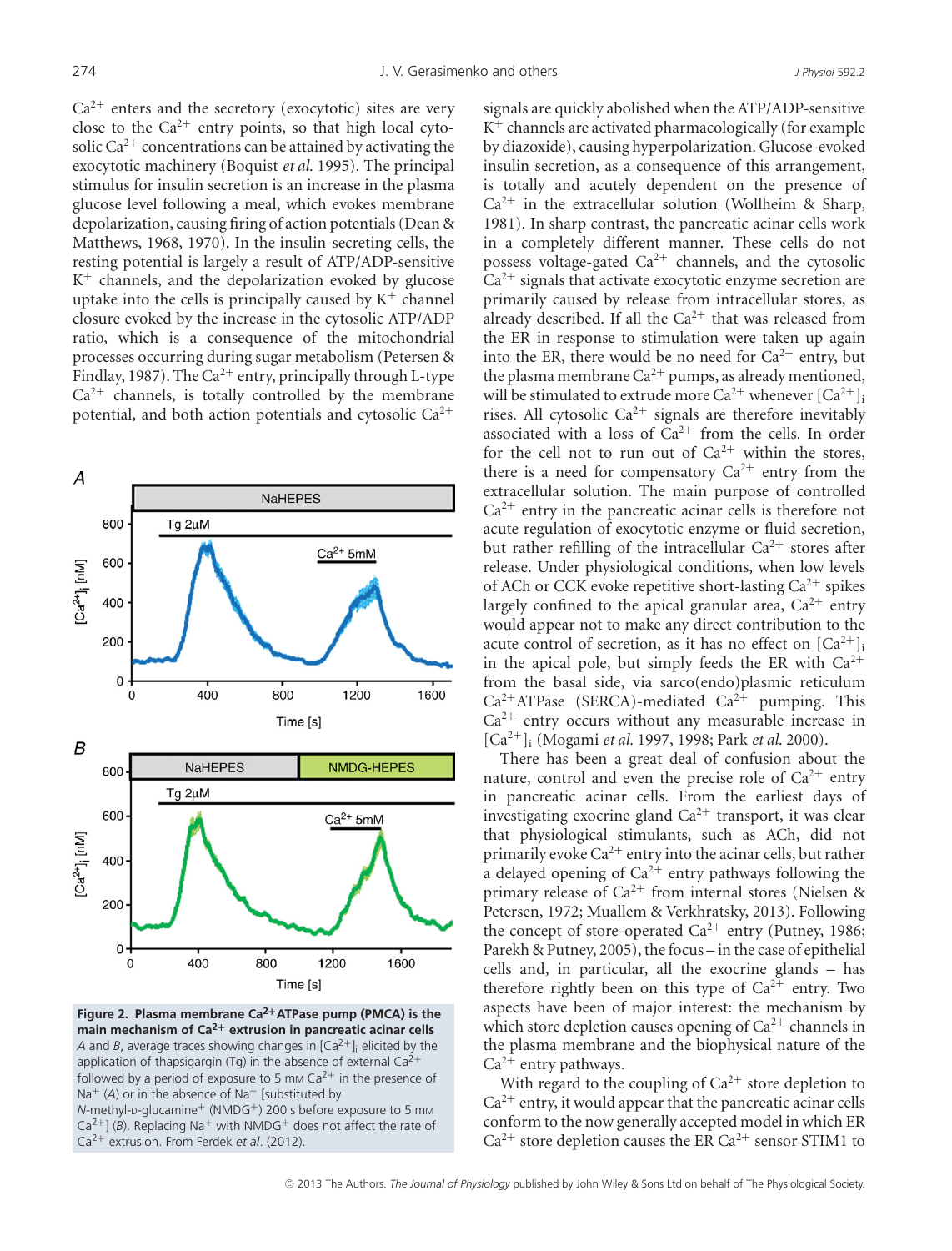translocate and become concentrated in certain puncta in the ER membrane, where it comes close to the plasma membrane, and where STIM1 therefore can physically interact with the appropriate  $Ca^{2+}$  channel protein (Liou *et al.* 2005; Roos *et al.* 2005). This has been demonstrated directly in normal mouse pancreatic acinar cells, where emptying of the ER  $Ca^{2+}$  store has been shown to cause translocation of STIM1 to puncta very close to the basal acinar plasma membrane, where Orai1 [the molecule responsible for  $Ca^{2+}$ -selective  $Ca^{2+}$  release-activated  $Ca^{2+}$ (CRAC) channel currents] is present (Lur*et al.* 2009). This might then suggest that the major  $Ca^{2+}$  entry channel belongs to the Orai1 type (Feske *et al.* 2006), but other groups have suggested that non-selective cation channel types provide the molecular basis for store-operated Ca<sup>2</sup><sup>+</sup> entry (Krause *et al.* 1996; Kim *et al.* 2009, 2011). We have recently revisited this problem to assess what is the dominant store-operated inward current in the pancreatic acinar cells. Using the classical store-operated  $Ca^{2+}$  entry protocol, the ER store was emptied of  $Ca^{2+}$ by application of the very specific SERCA pump inhibitor thapsigargin, in the absence of external  $Ca^{2+}$ , and  $Ca^{2+}$ entry then occurred when  $Ca^{2+}$  was readmitted to the external solution.  $Ca^{2+}$ -selective CRAC channels are very

permeable to  $Ba^{2+}$ , but  $Ba^{2+}$  cannot be extruded by the PMCA. In order to assess unilateral divalent cation inflow through CRAC channels, it is therefore useful to employ  $Ba^{2+}$ . As shown in Fig. 3, the inward flow of  $Ba^{2+}$  is almost abolished by the relatively specific CRAC channel blocker GSK-7975A (Derler *et al.* 2012), which also blocks the elevated  $\lceil Ca^{2+} \rceil$  plateau caused by store-operated  $Ca^{2+}$ entry.

The evolution of the inward  $Ca^{2+}$  current, after blockade of the SERCA pumps, follows closely the time course of the reduction in  $[Ca^{2+}]_{ER}$  (Fig. 4). The store-operated inward current is insensitive to the removal of external  $Na<sup>+</sup>$ , but is markedly diminished by reduction of the external  $Ca^{2+}$  concentration and is blocked by 2-aminoethoxydiphenyl borate (2-APB), a well-known, but not particularly selective, CRAC channel blocker. The current–voltage relationship displays strong inward rectification, typical for CRAC channel currents, and the inward current is markedly inhibited by the CRAC channel blocker GSK-7975A (Fig. 4). These recently published data (Gerasimenko *et al.* 2013) indicate that the dominant store-operated current is of the  $Ca^{2+}$ -selective CRAC channel type and is therefore most probably carried by Orai1 channels.



#### **Figure 3. Ca2<sup>+</sup> release-activated Ca2<sup>+</sup> (CRAC) channel blocker GSK-7975A inhibits Ba2<sup>+</sup> and Ca2<sup>+</sup> entry induced by Ca2<sup>+</sup> store depletion**

*A* and *B*, representative traces of Fura-2 measurements of Ba<sup>2+</sup> influx into cells treated with GSK-7975A (10 μM) for 10 min ( $B$ ) when compared with control cells ( $A$ ).  $C$  and  $D$ , average traces of store-operated Ba<sup>2+</sup> influx in the presence or absence of 10 μM GSK-7975A. *E*, acute inhibitory effect of GSK-7975A (10 μM) on the elevated  $[Ca^{2+}]_i$  plateau following re-admission of external Ca<sup>2+</sup> (5 mm) after thapsigargin (TG) treatment in nominally Ca2+-free solution. Modified from Gerasimenko *et al*. (2013).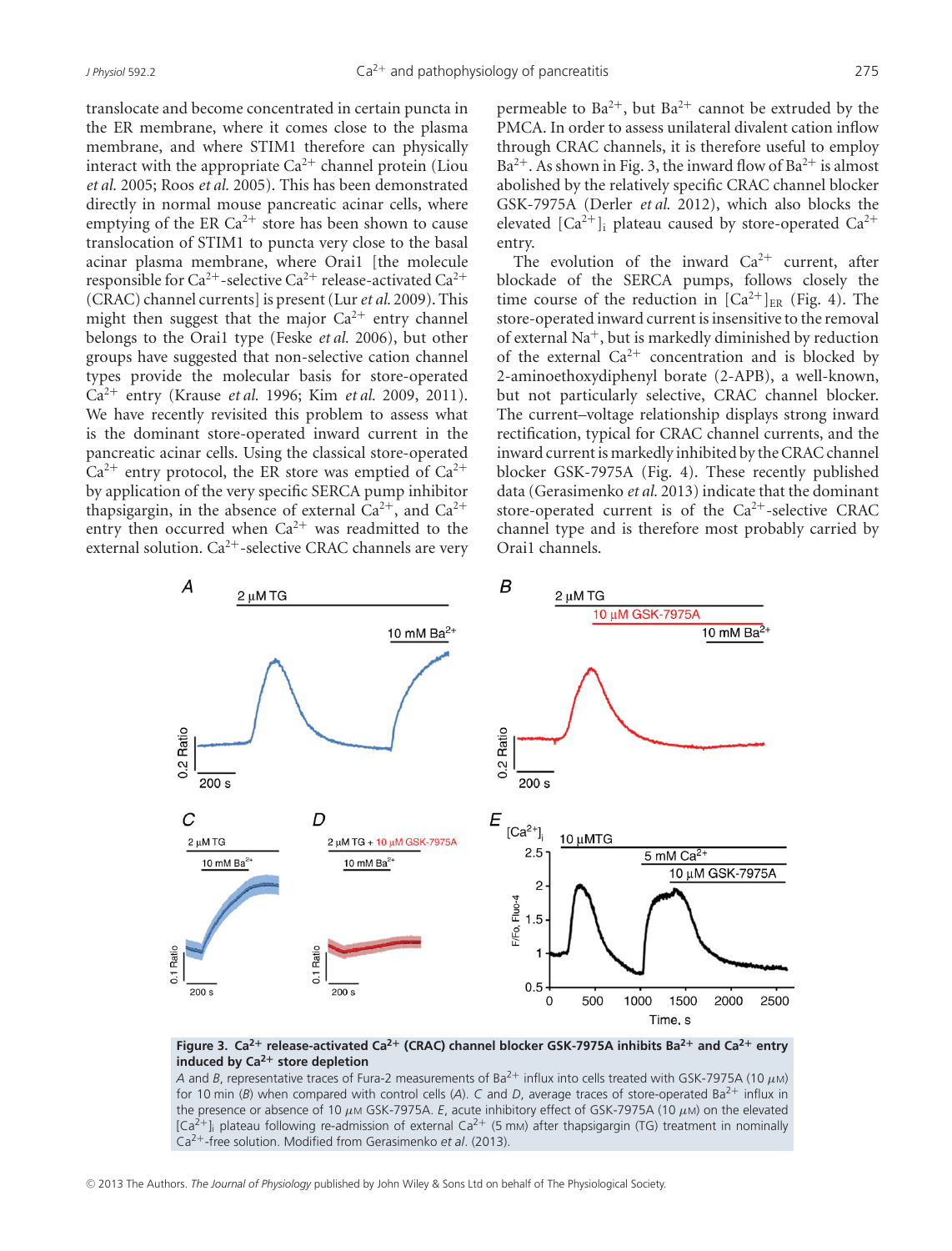These data (Fig. 4) are particularly relevant to pathological conditions. Bile acids and FAEEs, in pathophysiologically relevant concentrations, evoke massive release of  $Ca^{2+}$  stored in both the ER and acid pools (Gerasimenko *et al.* 2009), and this, in turn, elicits the opening of store-operated  $Ca^{2+}$  channels, which causes and maintains an elevated  $[Ca^{2+}]$ <sub>i</sub>. Indeed, palmitoleic acid ethyl ester (POAEE) induces a marked and sustained elevation of  $[Ca^{2+}]_i$ , which can be dramatically reduced by the CRAC channel blocker GSK-7975A (Gerasimenko *et al.* 2013). The POAEE-elicited  $[Ca^{2+}]$ <sub>i</sub> elevation is of great importance as it causes intracellular trypsinogen activation and necrosis. CRAC channel blockade markedly inhibits both protease activation and necrosis, indicating that the cell destruction caused by POAEE depends on Ca<sup>2</sup><sup>+</sup> entry through CRAC channels (Gerasimenko *et al.* 2013).

#### **Towards a rational therapy for acute pancreatitis**

The two phases of  $Ca^{2+}$  involvement in stimulus–secretion coupling, intracellular  $Ca^{2+}$  release followed by  $Ca^{2+}$ entry from the external solution (Petersen & Ueda, 1976), also govern the pathological processes that lead to acute pancreatitis. In experiments on permeabilized acinar cells, intracellular protease activation occurs as a consequence of massive release of  $Ca^{2+}$  from both the ER and the acid store, mediated mainly by  $IP_3Rs$ , although, under these conditions, it is the release from the acid stores that is of particular significance (Gerasimenko *et al.* 2009). However, in intact acinar cells, intracellular protease activation depends on store-operated  $Ca^{2+}$  entry mediated by CRAC channels following  $Ca^{2+}$  depletion of the ER (Gerasimenko *et al.* 2013). CRAC channel blockade would also inhibit the function of immune cells (Parekh, 2010; DiCapite *et al.* 2011), but this would actually be



#### **Figure 4. Store-operated inward Ca2<sup>+</sup> current in pancreatic acinar cells is markedly inhibited by the Ca2<sup>+</sup> release-activated Ca2<sup>+</sup> (CRAC) channel blocker GSK-7975A**

*A*, Ca<sup>2+</sup>-selective CRAC channel type inward current developing after 2  $\mu$ M thapsigargin (TG) treatment was recorded with the whole-cell patch clamp configuration at a holding potential of –50 mV in the presence of 10 mM of external Ca2+; 10 mM 1,2-bis(*o*-aminophenoxy)ethane-*N*,*N*,*N*',*N*'-tetraacetic acid (BAPTA) and 2 mM  $Ca^{2+}$  were present in the patch clamp pipette solution. Na<sup>+</sup> replacement with *N*-methyl-p-qlucamine<sup>+</sup> (NMDG<sup>+</sup>) had little effect on the inward current, but 100  $\mu$ M of 2-aminoethoxydiphenyl borate (2-APB) strongly inhibited the current. Inset: reducing the external Ca<sup>2+</sup> concentration from 10 to 1 mm (CaCl<sub>2</sub> was replaced by MgCl<sub>2</sub>) reduced reversibly the stable maximal plateau amplitude of the inward current in the presence of TG. *B*, representative *I*/*V* curve as a result of a voltage ramp protocol (0.4 V s−1) from –100 mV to 40 mV (difference between before and after 2-APB). *C*, simultaneous measurements of changes in the intracellular store [Ca<sup>2+</sup>] (red trace, Fluo-5N) and the inward membrane current (black trace) induced by 2  $\mu$ M TG. *D*, inhibition of TG (2  $\mu$ M)-elicited inward current by 10 μM GSK-7975. Modified from Gerasimenko *et al*. (2013).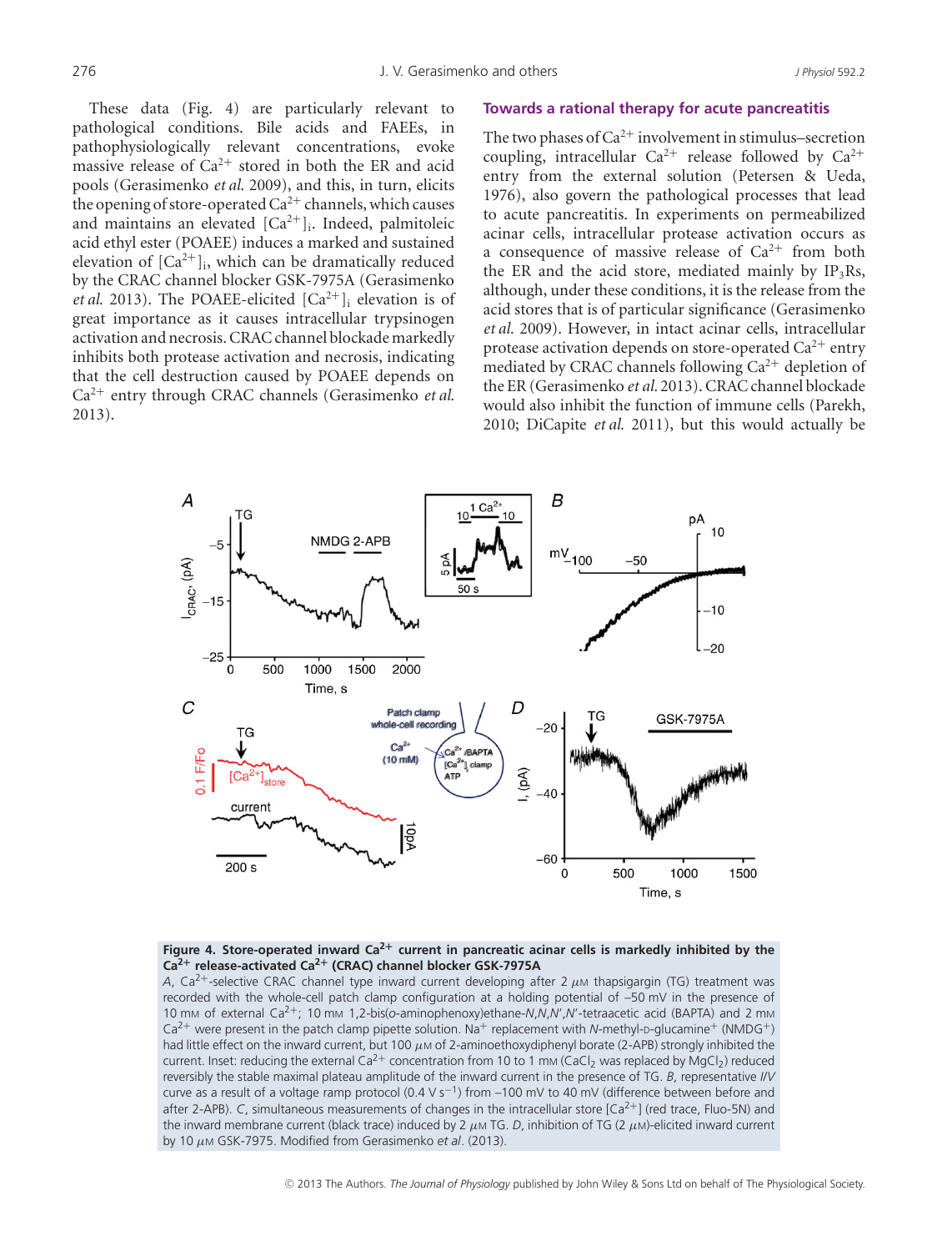

**Figure 5. Schematic diagram illustrating the two major drug targets: inositol 1,4,5-trisphosphate receptor (IP3R) Ca2<sup>+</sup> release channels in the endoplasmic reticulum (ER) and zymogen granules (ZGs) and Ca2<sup>+</sup> release-activated Ca2<sup>+</sup> (CRAC) channels in the plasma membrane (SERCA, sarco(endo)plasmic reticulum Ca2+ATPase).**

advantageous in the acute stage of severe pancreatitis, as the inflammatory response triggered by the acinar necrosis contributes significantly to the severity of the disease.

It is likely that the activation of proteases inside the ZGs depends on both a reduction in the intragranular  $[Ca^{2+}]$  as well as an elevation of  $[Ca^{2+}]_i$ . We have shown that FAEE-induced release of  $Ca^{2+}$  from the intracellular stores can be markedly inhibited by a synthetic peptide activator of CaM, CALP-3, which also markedly inhibits trypsinogen activation (Gerasimenko *et al.* 2011). More recently, we have shown that the CRAC channel blocker GSK-7975A markedly inhibits FAEE-induced trypsinogen and general protease activation, as well as the very dangerous necrosis leading to severe acute pancreatitis (Gerasimenko *et al.* 2013). It is likely that a combination of CaM activation and CRAC channel blockade could be an effective therapy against the life-threatening condition of severe acute pancreatitis (Fig. 5). The proof of principle for such treatment will hopefully soon lead to *in vivo* studies and thereafter clinical trials, as there is currently no specific therapy for this important disease.

#### **References**

Extracellular Ca<sup>2+</sup>

- Ashby MC, Camello-Almaraz C, Gerasimenko OV, Petersen OH & Tepikin AV (2003). Long-distance communication between muscarinic receptors and  $Ca^{2+}$  release channels revealed by carbachol uncaging in cell-attached patch pipette. *J Biol Chem* **278**, 20860–20864.
- Berberian G, Podjarny A, DiPolo R & Beauge L (2012). Metabolic regulation of the squid nerve Na<sup>+</sup>/Ca<sup>2+</sup> exchanger: recent kinetic, biochemical and structural developments. *Progr Biophys Mol Biol* **108**, 47–63.
- Berridge MJ (1980). Preliminary measurements of intracellular calcium in an insect salivary gland using a calcium-sensitive microelectrode. *Cell Calcium* **1**, 217–227.
- Berridge MJ (1993). Inositol trisphosphate and calcium signalling. *Nature* **361**, 315–325.
- Bolender RP (1974). Stereological analysis of guinea-pig pancreas. 1. Analytical model and quantitative description of nonstimulated pancreatic acinar cells. *J Cell Biol* **61**, 269–287.
- Boquist K, Eliasson L, Ammala C, Renstrom E & Rorsman P (1995). Colocalization of L-type  $Ca^{2+}$  channels and insulincontaining secretory granules and its significance for the initiation of exocytosis in mouse pancreatic β-cells. *EMBO J* **14**, 50–57.

**CRAC** blockade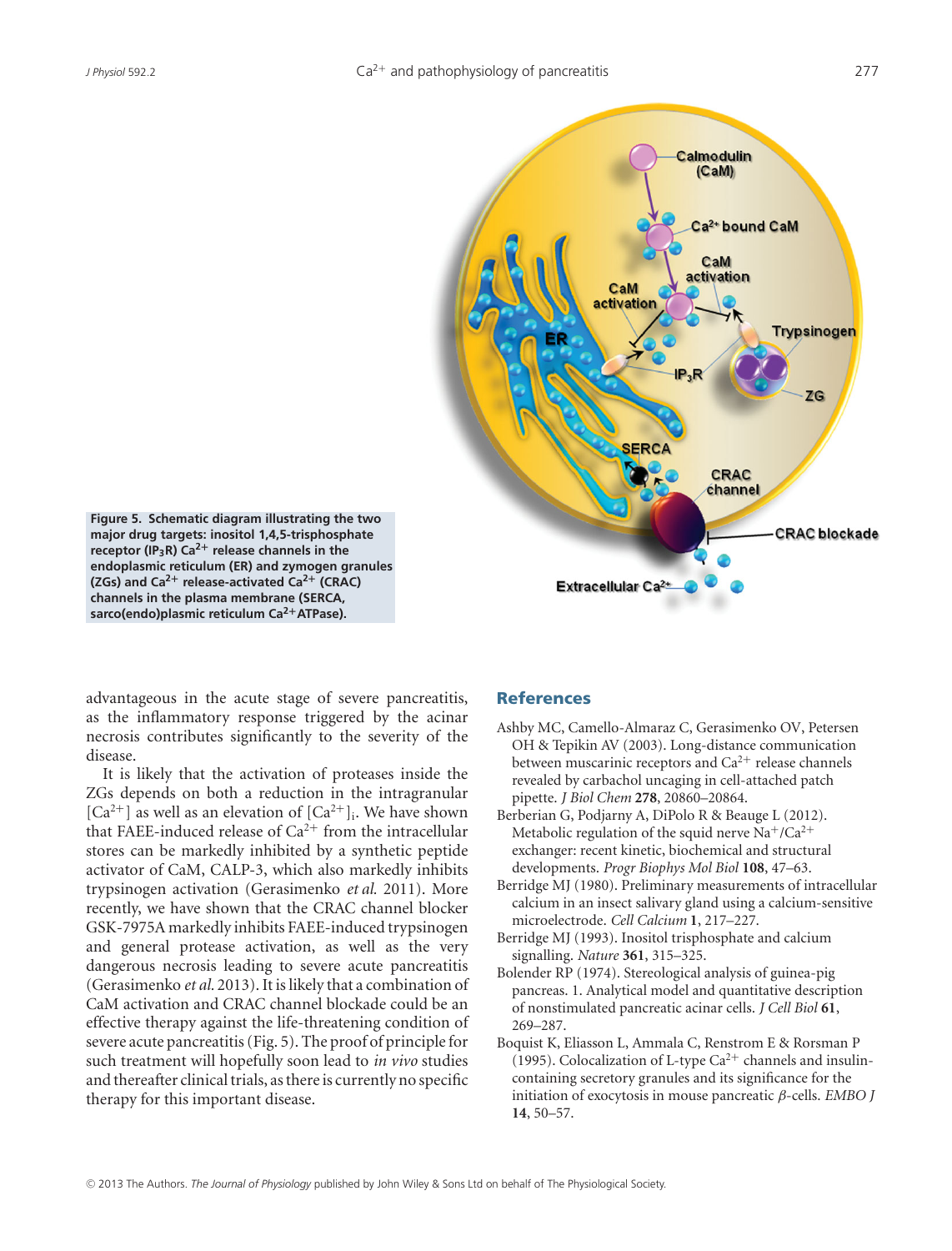Brini M & Carafoli E (2009). Calcium pumps in health and disease. *Physiol Rev* **89**, 1341–1378.

Camello P, Gardner J, Petersen OH & Tepikin AV (1996). Calcium dependence of calcium extrusion and calcium uptake in mouse pancreatic acinar cells. *J Physiol* **490**, 585–593.

Cancela JM, Gerasimenko OV, Gerasimenko JV, Tepikin AV & Petersen OH (2000). Two different but converging messenger pathways to intracellular  $Ca^{2+}$  release: the roles of NAADP, cADPR and IP3. *EMBO J* **19**, 2549–2557.

Cancela JM, Van Coppenolle F, Galione A, Tepikin AV & Petersen OH (2002). Transformation of local  $Ca^{2+}$  spikes to global  $Ca^{2+}$  transients: the combinatorial roles of multiple Ca<sup>2</sup><sup>+</sup> releasing messengers. *EMBO J* **21**, 909–919.

Case RM & Clausen T (1973). Relationship between calcium exchange and enzyme secretion in isolated rat pancreas. *J Physiol* **235**, 75–102.

Criddle DN, Gerasimenko J, Baumgartner HK, Jaffar M, Voronina SG, Sutton R, Petersen OH & Gerasimenko OV (2007). Calcium signalling and pancreatic cell death: apoptosis or necrosis? *Cell Death Differ* **14**, 1285–1294.

Criddle D, Murphy J, Fistetto G, Barrow S, Tepikin AV, Neoptolemos JP, Sutton R & Petersen OH (2006). Fatty acid ethyl esters cause pancreatic calcium toxicity via inositol trisphosphate receptors and loss of ATP synthesis. *Gastroenterology* **130**, 781–793.

Dean PM & Matthews EK (1968). Electrical activity in pancreatic islet cells. *Nature* **219**, 389–390.

Dean PM & Matthews EK (1970). Glucose-induced electrical activity in pancreatic islet cells. *J Physiol* **210**, 255–264.

Derler I, Schindl R, Fritch R, Heftberger P, Riedl MC, Begg M, House D & Romanin C (2012). The action of selective CRAC channel blockers is affected by the Orai pore geometry. *Cell Calcium* 53, 139–151.

DiCapite JL, Bates GJ & Parekh AB (2011). Mast cell CRAC channel as a novel therapeutic target in allergy. *Curr Opin Allerg Clin Immunol* **11**, 33–38.

Douglas WW & Poisner AM (1963). Influence of calcium on secretory response of submaxillary gland to acetylcholine or to noradrenaline. *J Physiol* **165**, 528–541.

Ferdek PE, Gerasimenko JV, Peng S, Tepikin AV, Petersen OH & Gerasimenko OV (2012). A novel role for Bcl-2 in regulation of cellular calcium extrusion. *Curr Biol* **22**, 1241–1246.

Feske S, Gwack Y, Prakriya M, Srikanth S, Puppel SH, Tanasa B, Hogan PG, Lewis RS, Daly M & Rao A (2006). A mutation in Orai1 causes immune deficiency by abrogating CRAC channel function. *Nature* **441**, 179–185.

Futatsugi A, Nakamura T, Yamada ML, Ebisui E, Nakamura K, Uchida K, Kitaguchi T, Takahashi-Iwanaga H, Noda T, Aruga J & Mikoshiba K (2005). IP<sub>3</sub> receptor types 2 and 3 mediate exocrine secretion underlying energy metabolism. *Science* **309**, 2232–2234.

Gerasimenko JV, Flowerdew SE, Voronina SG, Sukhomlin TK, Tepikin AV, Petersen OH & Gerasimenko OV (2006*a*). Bile acids induce  $Ca^{2+}$  release from both the ER and acidic intracellular calcium stores through activation of  $IP_3Rs$  and RyRs. *J Biol Chem* **281**, 40154–40163.

Gerasimenko JV, Gryshchenko O, Ferdek PE, Stapleton E, Hebert TOG, Bychkova S, Peng S, Begg M, Gerasimenko OV & Petersen OH (2013).  $Ca^{2+}$  release-activated  $Ca^{2+}$  channel blockade as a potential tool in anti-pancreatitis therapy. *Proc Natl Acad Sci U S A* **110**, 13186–13191.

Gerasimenko JV, Lur G, Ferdek P, Sherwood MW, Ebisui E, Tepikin AV, Mikoshiba K, Petersen OH & Gerasimenko OV (2011). Calmodulin protects against alcohol-induced pancreatic trypsinogen activation elicited via  $Ca^{2+}$  release through inositol trisphosphate receptors. *Proc Natl Acad Sci USA* **108**, 5873–5878.

Gerasimenko JV, Lur G, Sherwood MW, Ebisui E, Tepikin AV, Mikoshiba K, Gerasimenko OV & Petersen OH (2009). Pancreatic protease activation by alcohol metabolite depends on Ca<sup>2</sup><sup>+</sup> release via acid store IP3 receptors. *Proc Natl Acad Sci U S A* **106**, 10758–10763.

Gerasimenko JV, Maruyama Y, Yano K, Dolman NJ, Tepikin AV, Petersen OH & Gerasimenko OV (2003). NAADP mobilizes  $Ca^{2+}$  from a thapsigargin-sensitive store in the nuclear envelope by activating ryanodine receptors. *J Cell Biol* **163**, 271–282.

Gerasimenko JV, Sherwood M, Tepikin AV, Petersen OH & Gerasimenko OV (2006b). NAADP, cADPR and IP<sub>3</sub> all release  $Ca^{2+}$  from the endoplasmic reticulum and an acidic store in the secretory granule area. *J Cell Sci* **119**, 226–238.

Gerasimenko OV, Gerasimenko JV, Belan PV & Petersen OH (1996*a*). Inositol trisphosphate and cyclic ADP ribose-mediated release of  $Ca^{2+}$  from single isolated pancreatic zymogen granules. *Cell* **84**, 473–480.

Gerasimenko OV, Gerasimenko JV, Petersen OH & Tepikin AV (1996*b*). Short pulses of acetylcholine stimulation induce cytosolic  $Ca^{2+}$  signals that are excluded from the nuclear region in pancreatic acinar cells. *Pflügers Arch* 432, 1055–1061.

Gerasimenko OV, Gerasimenko JV, Rizzuto RR, Treiman M, Tepikin AV & Petersen OH (2002). The distribution of the endoplasmic reticulum in living pancreatic acinar cells. *Cell Calcium* **32**, 261–268.

Iwatsuki N & Petersen OH (1977). Pancreatic acinar cells: localization of acetylcholine receptors and the importance of chloride and calcium for acetylcholine-evoked depolarization. *J Physiol* **269**, 723–733.

Kasai H & Augustine GJ (1990). Cytosolic Ca<sup>2+</sup> gradients triggering unidirectional fluid secretion from exocrine pancreas. *Nature* **348**, 735–738.

Kasai H, Li YX & Miyashita Y (1993). Subcellular distribution of  $Ca^{2+}$  release channels underlying  $Ca^{2+}$  waves and oscillations in exocrine pancreas. *Cell* **74**, 669–677.

Kasai H & Petersen OH (1994). Spatial dynamics of second messengers: IP<sub>3</sub> and cAMP as long-range and associative messengers. *Trends Neurosci* **17**, 95–101.

Kim MS, Hong JH, Li Q, Shin DM, Abramowitz J, Birnbaumer L & Muallem S (2009). Depletion of TRPC3 in mice reduces store-operated  $Ca^{2+}$  influx and the severity of acute pancreatitis. *Gastroenterology* **137**, 1509–1517.

Kim MS, Lee KP, Yang DK, Shin DM, Abramowitz J, Kiyonaka S, Birmbaumer L, Mori Y & Muallem S (2011). Genetic and pharmacologic inhibition of the  $Ca^{2+}$  influx channel TRPC3 protects secretory epithelia from  $Ca^{2+}$ -dependent toxicity. *Gastroenterology* **140**, 2107–2115.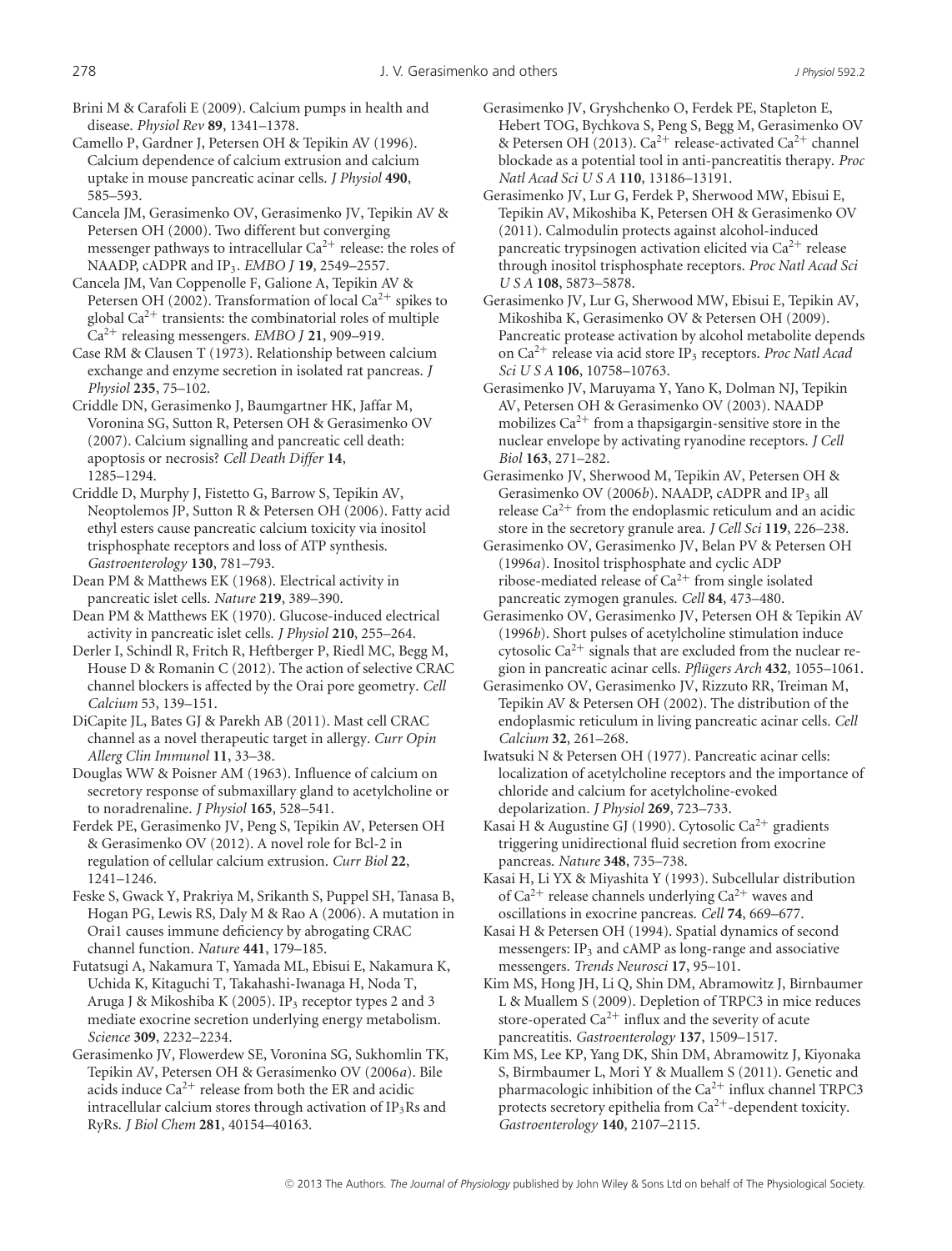Krause E, Pfeiffer F, Schmid A & Schulz I (1996). Depletion of intracellular calcium stores activates a calcium conducting nonselective cation current in mouse pancreatic acinar cells. *J Biol Chem* **271**, 32523–32528.

Lee MG, Xu X, Zeng WZ, Diaz J, Wojcikiewicz RJH, Kuo TH, Wuytack F, Racymaekers L & Muallem S (1997). Polarized expression of  $Ca^{2+}$  channels in pancreatic and salivary gland cells – correlation with initiation and propagation of  $[Ca^{2+}]_i$ waves. *J Biol Chem* **272**, 15765–15770.

Liou J, Kim ML, Heo WD, Jones JT, Myers JW, Ferrell JE & Meyer T (2005). STIM is a Ca<sup>2+</sup> sensor essential for Ca<sup>2+</sup> store depletion-triggered Ca<sup>2</sup><sup>+</sup> influx. *Curr Biol* **15**, 1235–1241.

Lur G, Haynes LP, Prior IA, Gerasimenko OV, Feske S, Petersen OH, Burgoyne RD & Tepikin AV (2009). Ribosome-free terminals of rough ER allow formation of STIM1 puncta and segregation of STIM1 from IP3 receptors. *Curr Biol* **19**, 1648–1653.

Maruyama Y, Inooka G, Li XY, Miyashita Y & Kasai H (1993). Agonist-induced localized  $Ca^{2+}$  spikes directly triggering exocytotic secretion in exocrine pancreas. *EMBO J* **12**, 3017–3022.

Maruyama Y & Petersen OH (1994). Delay in granular fusion evoked by repetitive cytosolic  $Ca^{2+}$  spikes in mouse pancreatic acinar cells. *Cell Calcium* **16**, 419–430.

Maruyama Y, Petersen OH, Flanagan P & Pearson GT (1983). Quantification of  $Ca^{2+}$ -activated K<sup>+</sup> channels under hormonal control in pig pancreas acinar cells. *Nature* **305**, 228–232.

Matthews EK, Petersen OH & Williams JA (1973). Pancreatic acinar cells: acetylcholine-induced membrane depolarization, calcium efflux and amylase release. *J Physiol* **234**, 689–701.

Mogami H, Gardner J, Gerasimenko OV, Camello P, Petersen OH & Tepikin AV (1999). Calcium binding capacity of the cytosol and endoplasmic reticulum of mouse pancreatic acinar cells. *J Physiol* **518**, 463–467.

Mogami H, Nakano K, Tepikin AV & Petersen OH (1997). Ca<sup>2</sup><sup>+</sup> flow via tunnels in polarized cells: recharging of apical  $Ca^{2+}$ stores by focal  $Ca^{2+}$  entry through basal membrane patch. *Cell* 88, 49–55.

Mogami H, Tepikin AV & Petersen OH (1998). Termination of cytosolic Ca<sup>2+</sup> signals: Ca<sup>2+</sup> reuptake into intracellular stores is regulated by the free  $Ca^{2+}$  concentration in the store lumen. *EMBO J* **17**, 435–442.

Muallem S & Verkhratsky A (2013). The art of physiology in the hands of the master: the calcium community celebrates the 70th birthday of Ole Holger Petersen. *Cell Calcium* **53**, 303–306.

Nakamura K, Hamada K, Terauchi A, Matsui M, Nakamura T, Okada T & Mikoshiba K (2013). Distinct roles of M1 and M3 muscarinic acetylcholine receptors controlling oscillatory and non-oscillatory  $[Ca^{2+}]$ <sub>i</sub> increase. *Cell Calcium* 54, 111–119.

Nathanson MH, Fallon MB, Padfield PJ & Maranto AR (1994). Localization of the type-3 inositol 1,4,5-trisphosphate receptor in the  $Ca^{2+}$  wave trigger zone of pancreatic acinar cells. *J Biol Chem* **269**, 4693–4696.

Nielsen SP & Petersen OH (1972). Transport of calcium in the perfused submandibular gland of the cat. *J Physiol* **223**, 685–697.

Nguyen T, Chin WC & Verdugo P (1998). Role of  $Ca^{2+}/K^{+}$  ion exchange in intracellular storage and release of Ca<sup>2+</sup>. *Nature* **395**, 908–912.

O'Doherty J, Youmans SJ, Armstrong WM & Stark RJ (1980). Calcium regulation during stimulus–secretion coupling – continuous measurement of intracellular calcium activities. *Science* **209**, 510–513.

Parekh AB (2010). Store-operated CRAC channels: function in health and disease. *Nat Rev Drug Discov* **9**, 399–410.

Parekh AB (2011). Decoding cytosolic Ca<sup>2</sup><sup>+</sup> oscillations. *Trends Biochem Sci* **36**, 78–87.

Parekh AB & Putney JW (2005). Store-operated calcium channels. *Physiol Rev* **85**, 757–810.

Park MK, Lomax RB, Tepikin AV & Petersen OH (2001). Local uncaging of caged  $Ca^{2+}$  reveals distribution of Ca<sup>2</sup>+-activated Cl<sup>−</sup> channels in pancreatic acinar cells. *Proc Natl Acad Sci U S A* **98**, 10948–10953.

Park MK, Petersen OH & Tepikin AV (2000). The endoplasmic reticulum as one continuous  $Ca^{2+}$  pool: visualization of rapid Ca<sup>2</sup><sup>+</sup> movements and equilibration. *EMBO J* **19**, 5729–5739.

Petersen CCH, Toescu EC & Petersen OH (1991). Different patterns of receptor-activated cytoplasmic  $Ca^{2+}$  oscillations in single pancreatic acinar cells: dependence on receptor type, agonist concentration and intracellular  $Ca^{2+}$  buffering. *EMBO J* **10**, 527–533.

Petersen OH (1992). Stimulus–secretion coupling: cytoplasmic calcium signals and the control of ion channels in exocrine acinar cells. *J Physiol* **448**, 1–51.

Petersen OH & Findlay I (1987). Electrophysiology of the pancreas. *Physiol Rev* **67**, 1054–1116.

Petersen OH, Gerasimenko OV, Tepikin AV & Gerasimenko JV (2011). Aberrant Ca<sup>2+</sup> signalling through acidic Ca<sup>2+</sup> stores in pancreatic acinar cells. *Cell Calcium* **50**, 193–199.

Petersen OH, Petersen CCH & Kasai H (1994). Calcium and hormone action. *Annu Rev Physiol* **56**, 297–319.

Petersen OH & Sutton R (2006).  $Ca^{2+}$  signalling and pancreatitis: effects of alcohol, bile and coffee. *Trends Pharmacol Sci* **27**, 113–120.

Petersen OH & Tepikin AV (2008). Polarized calcium signaling in exocrine gland cells. *Annu Rev Physiol* **70**, 273–299.

Petersen OH, Tepikin AV, Gerasimenko JV, Gerasimenko OV, Sutton R & Criddle DN (2009). Fatty acids, alcohol and fatty acid ethyl esters: toxic  $Ca^{2+}$  signal generation and acute pancreatitis. *Cell Calcium* **45**, 634–642.

Petersen OH, Tepikin A & Park MK (2001). The endoplasmic reticulum: one continuous or several separate  $Ca^{2+}$  stores? *Trends Neurosci* **24**, 271–276.

Petersen OH & Ueda N (1976). Pancreatic acinar cells: the role of calcium in stimulus–secretion coupling. *J Physiol* **254**, 583–606.

Philpott HG & Petersen OH (1979). Extracellular but not intracellular application of peptide hormones activates pancreatic acinar cells. *Nature* **281**, 684–686.

Putney JW (1986). A model for receptor-regulated calcium entry. *Cell Calcium* **7**, 1–12.